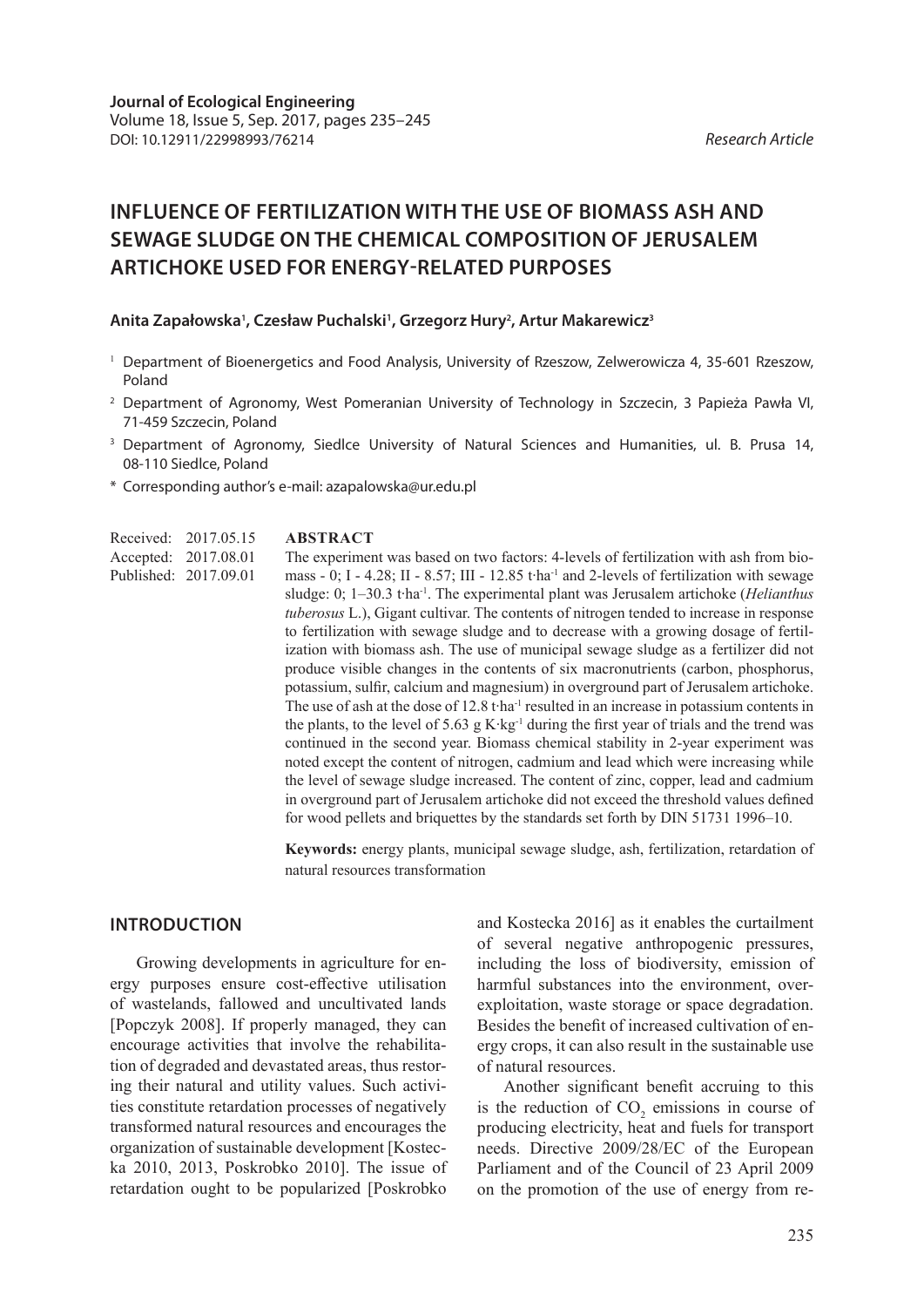newable sources, amending and revoking Directives 2001/77/CE and 2003/30/CE reflects the approach adopted by the European Parliament, according to which in 2020 the Community will achieve a 20% share of energy obtained from renewable sources [Official Journal of the European Union 5.6.2009 L 140/16]. One of the sources of renewable energy is biomass, defined as the biodegradable fraction of products, waste and residues from agriculture (including vegetal and animal substances), forestry and related industries such as fishing and aquaculture, as well as the biodegradable fraction of industrial and municipal waste [Official Journal of the European Union 5.6.2009 L 140/16].

At present biomass used in Poland for energy-related purposes originates from residues from forestry, lumber industry and agriculture, and from municipal waste. The requirements related to production of biomass designed to be used for power generation result in increased demand for and the necessity to acquire biomass from plantations of perennial energy crops. Biomass energy will be a decisive factor which will for many years enable Poland to comply with its international obligations connected with increasing the share of renewable energy sources in the total energy balance of the country [Budzyński and Bielski 2004]. The choice of energy crops for cultivation depends on the climate and soil conditions, availability and cost of reproductive material, market demand for the biomass, technological, organizational and economic conditions and other [Szczukowski and Stolarski 2013]. The factor significantly impacting the choice of a perennial energy crop for cultivation is the biomass yield feasible in the specific farming conditions. This depends on a number of factors: genetic and somatic quality of the planting material, the applied agro-technological treatments, soil fertility, weather conditions, success of the crop in competition with weeds, as well as damage caused by insects, diseases and animals. Another factor impacting the choice of crops, related to relevant environmental issues, is the chemical composition of the plant because it directly affects the quality of the products resulting from utilization of the plant as a source of energy. Perennial plants yielding lignocellulosic biomass are much more productive as a source of energy than typical agricultural crops [Börjesson 1996].

The crops cultivated for biomass, which are favoured by the climate of Central Europe, comprise three groups: trees and shrubs, grasses and perennial plants.

The cultivations designed to produce low-size lumber, in course of short-term rotations, include: willow (*Salix* L.), poplar (*Populus* L.) and false acacia (*Robinia pseudoacacia* L.). In the regions with moderate climate, the domestic species include common osier, grown in short-term, i.e. 1 and 4-year, rotations.

Another group of biomass-producing plants comprises monocotyledonous energy crops, such as giant miscanthus (*Miscanthus x* giganteus), Amur silver-grass (*Miscanthus sacchariflorus*), Chinese silver-grass (*Miscanthus sinensis*), prairie cord grass (*Spartina pectinata*) and tall bluestem (*Andropogon gerardi*)**.** Plants of these species produce biomass in relatively large quantity; as a rule they also positively affect soil structure and fertility, as well as hydrographic conditions.

The final group of plants used for biomass comprises perennial species: Virginia mallow (*Sida hermaphrodita* L.), cup plant (*Silphium perfoliatum* L.), Japanese knotweed (*Polygonum cuspidatum*) and Jerusalem artichoke (*Helianthus tuberosus* L*.*). Widespread interest in Virginia mallow in Poland accompanied the idea that biomass obtained from this plant could be utilized as a source of energy because the crop can grow in Polish climate, in soils of medium and poor quality, including wasteland and sandy soils classified as grade five [Kwiatkowski 2012].

The assortment of plant biomass is being increased by including new plant species which grow in poor quality soil and produce large quantities of dry biomass; hence more and more land is designated for cultivation of Jerusalem artichoke, otherwise known as topinambour. *Helianthus tuberosus* L. is a crop plant representing aster family (*Asteraceae)*, closely related to common sunflower (*Helianthus annuus*). *Helianthus tuberosus L.,* which grows to the height of 2–4 metres, has upright stem with a circular cross-section, and diameter up to 2.4 cm. Its large leaves reach the length of 20 cm, and are arranged on the opposite sides of the stem, alternately to one another; in shape broad ovoid-acute, with dentate edges, covered with rough hair [Stanley and Nottingham 2007]. An advantage of this species is the fact that it can regenerate for years; hence there is no need for planting it every year. According to some researchers, underground tubers of the plant could be used as animal feed, yet this application is still not very common. Due to this a few years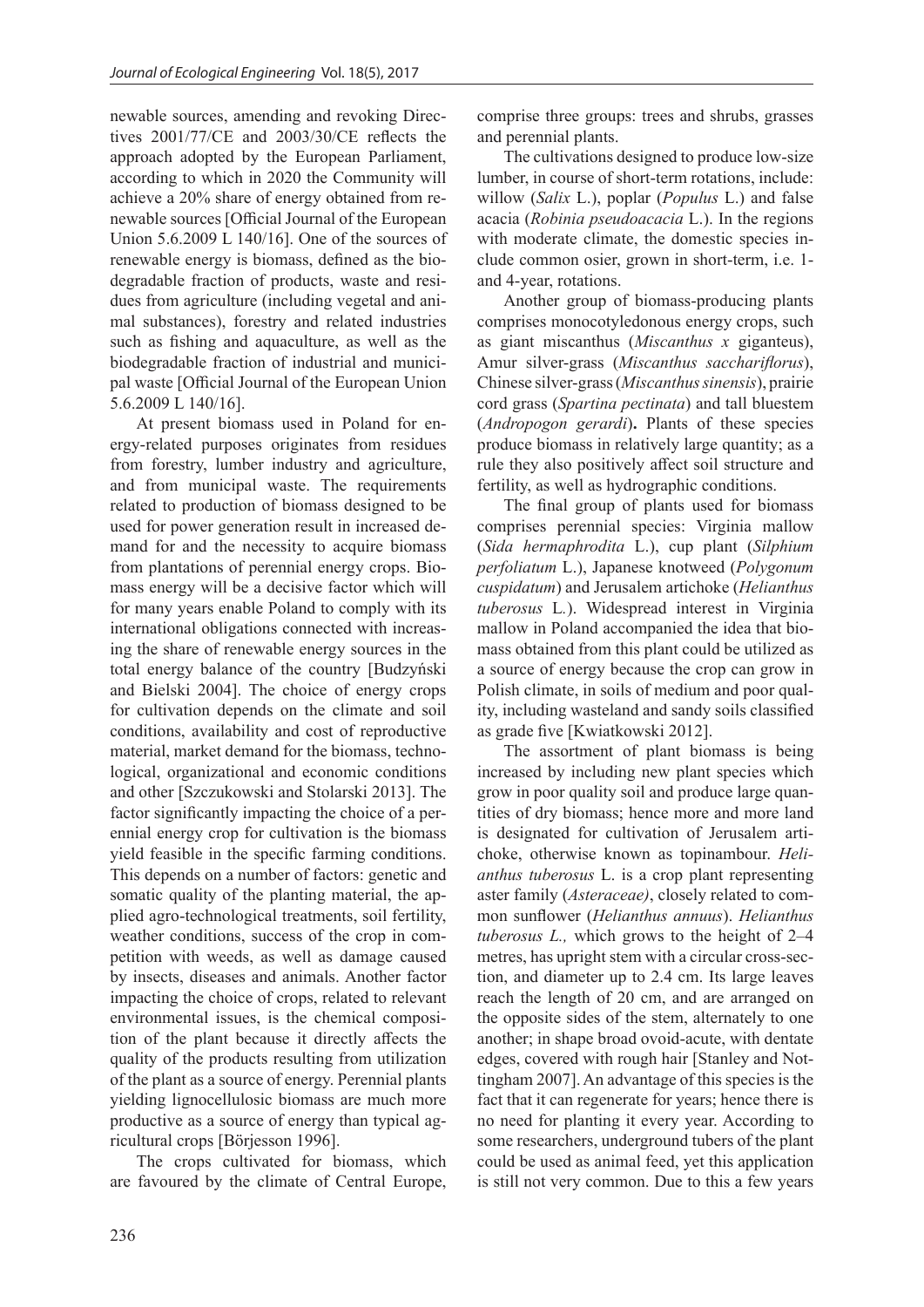ago an idea was proposed that above ground part of Jerusalem artichoke biomass could be used as combustion fuel. The species is characterized by considerable flexibility and it can effectively adjust to the climate warming. Jerusalem artichoke is quite undemanding as far as the climate goes; the plant copes well with changing weather conditions and low temperatures, yet the species benefits most from warm and humid weather. It also tolerates water shortage relatively well [Conde et al. 1991]. Jerusalem artichoke may constitute a significant competition for other plants used as animal feed or for industrial purposes. It is suitable for versatile uses – as source of energy, animal feed, as well as for dietary, medicinal and recultivation purposes. Topinambour is known for high intensity of photosynthesis, and because of this in many countries it has been investigated for its usefulness as a bioenergy crop [Chabbert et al. 1985, Scholz and Ellerbrock 2002, Curt et al. 2006, Kwaśniewski et al. 2010]. Dry overground part of Jerusalem artichoke can be directly incinerated in furnaces adjusted to biomass combustion or co-combustion with coal. They can also be used for production of briquettes and pellets. Calorific value of harvested Jerusalem artichoke biomass amounts to approx. 14.7 MJ∙kg-1 [Komorowicz et al. 2009].

The present study was designed to examine the influence of fertilizers based on municipal sewage sludge and ash obtained from biomass of coniferous trees on the changes in the contents of macroand microelements in dry matter of overground part of Jerusalem artichoke (*Helianthus tuberosus*  L), Gigant cultivar. The present findings and data reported by other researchers provided evidence for comparison of topinambour with other energy crops in terms of chemical composition.

## **MATERIALS AND METHODS**

## **Experimental conditions**

The study was conducted in a field left uncultivated for 8 years located in Ujkowice near Przemyśl (49.85°N, 22.72°E), in 2013 and 2014. The experimental plant was Jerusalem artichoke

(*Helianthus tuberosus* L.), Gigant cultivar. The experiment was based on two factors: 4-levels of fertilization with ash from biomass  $- 0$ ; I - 4,28; II - 8,57; III - 12,85 t ∙ha-1 and 2-level of fertilization with sewage sludge – 0; 1- 30,3 t ⋅ha <sup>-1</sup>. The experiment was carried out in accordance with split-plot design, with three replications. The plot comprised an area of  $24 \text{ m}^2$ . The soil, with a granulometric composition of silt loam, belonging to the agricultural heavy soil class, suitable for farming purposes complex IV, was characterized with acidic reaction. The contents of elements available for plants: phosphorus and potassium at a medium level, and magnesium – very high. The total contents of metals in the soil did not exceed values accepted as medium. In accordance with applicable laws, municipal sewage sludge can be applied to this kind of soil [Journal of Laws 2010 No. 137 item 924].

Sewage sludge used in the experiment had been subjected to fermentation, dehydration and hygienization with lime, and was acquired from the Municipal Treatment Plant in Przemyśl. Chemical composition of the sewage sludge has been presented in Table 1. Identified in the sewage sludge, the contents of zinc, copper, lead, chromium, nickel, cadmium and mercury did not exceed the values specified as acceptable in Regulation of the Minister of Environment of 13 July 2010 on municipal sewage sludge [Journal of Laws 2010 No. 137 item 924]. In terms of its chemical composition the sewage sludge complied with standards defined for organic fertilizers, as specified by the Regulation of the Minister of Agriculture and Rural Development on the implementation of certain provisions of the act on fertilizers and fertilizing [Journal of Laws 2008 No. 119 item 765]. According to the assessment performed by SGS EKO-PROJEKT Laboratory in Pszczyna, the sewage sludge did not pose any sanitary hazards.

The applied ash from coniferous trees was acquired from Tartak Olczyk Sp. Z o.o. from Świdno near Krasocin. It originated from incinerated waste and woodchips of coniferous trees: spruce, pine and larch. Chemical composition of the ash has been presented in Table 2. The ash

**Table 1.** Chemical composition of sewage sludge, Municipal Treatment Plant in Przemyśl

| Element  | рH                                |       | D    | Ca   | Mg               | Zn   | Cu          | Ni   | $\sim$<br>◡ | Cd    | Pb   | Ηg   |
|----------|-----------------------------------|-------|------|------|------------------|------|-------------|------|-------------|-------|------|------|
| Unit     | pH<br>d.w.<br>$[g \cdot kg^{-1}]$ |       |      |      | $[mg·kg-1 d.w.]$ |      |             |      |             |       |      |      |
| Contents | 7.4                               | $+24$ | 1.60 | 2.80 | 0.64             | 1053 | 1715<br>1.5 | 61.2 | 61.2        | . .60 | 42.7 | 1.33 |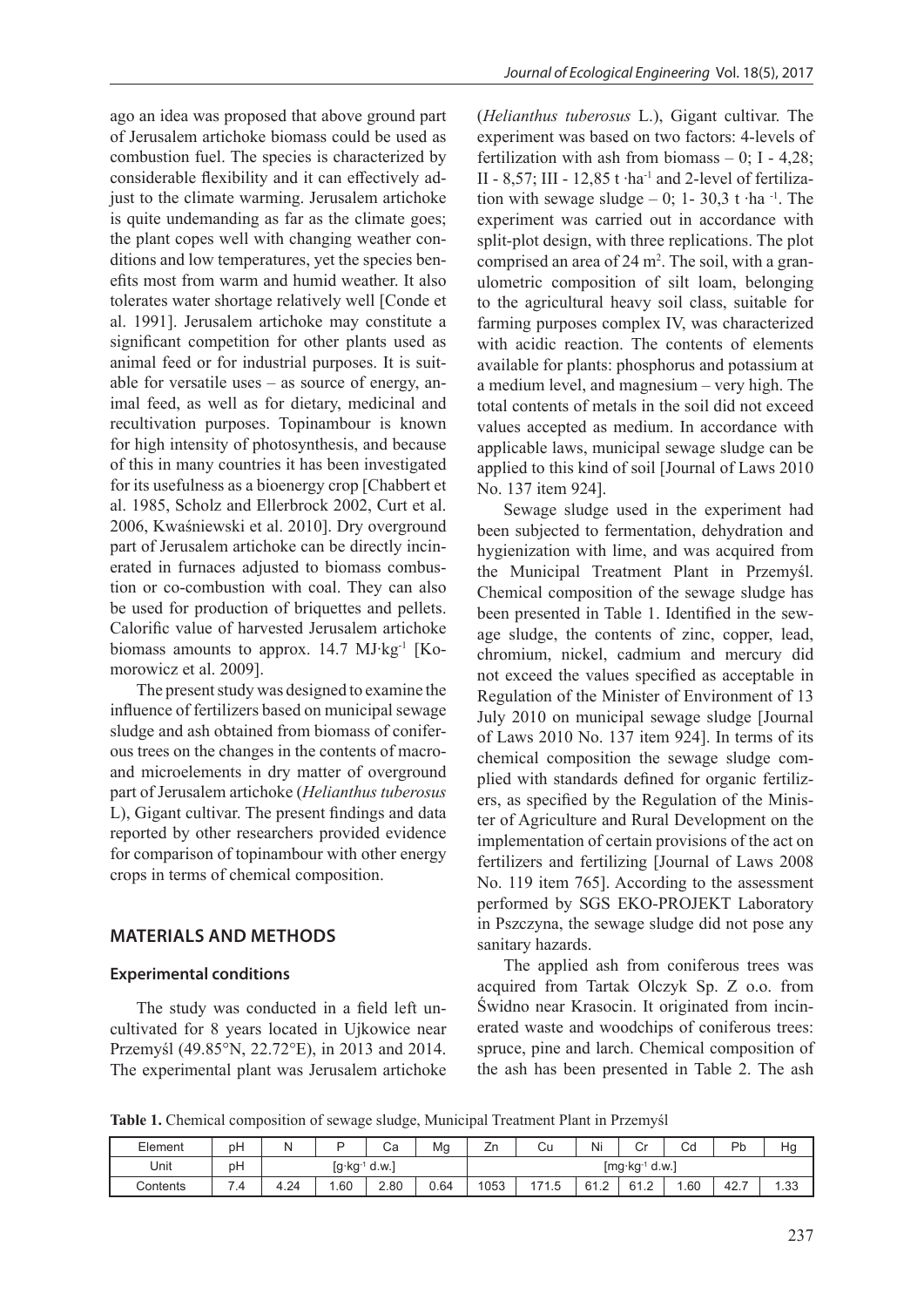| Element  | рH  | Ν   |                            | .,   | Ca   | Mg                           | Zn  | Cu  | Ni   | ⌒.<br>v | Cd   | Pb  | Ηg    |
|----------|-----|-----|----------------------------|------|------|------------------------------|-----|-----|------|---------|------|-----|-------|
| Unit     | pH  | [%] | $[g \cdot kg^{-1}$ of ash] |      |      | [mg·kg <sup>-1</sup> of ash] |     |     |      |         |      |     |       |
| Contents | 9.5 | 0.1 | 0.60                       | 2.34 | 20.6 | 1.14                         | 280 | 134 | 11.4 | 125     | 11.6 | 13. | 0.013 |

**Table 2.** Chemical composition of ash, Tartak Olczyk Sp. Z o.o. Świdno

from coniferous trees contained more potassium than phosphorus, and practically no nitrogen, and it had  $pH = 9.5$ . No organic carbon or nitrogen was identified in the ash (Tab.2). The total contents of cadmium and chromium in the ash from coniferous trees were higher than in the sewage sludge. On the other hand the sludge was characterized with higher total contents of nickel, zinc, lead and copper. The biomass ash, utilized in the experiment, had very low total contents of phosphorus, amounting to 0.6%. As defined by the criteria for mineral soil [PN-R-04022:1996/Azl:2002] this was extremely low content. The alkaline reaction of the ash, at  $pH > 8$ , was one of the factors resulting in such low contents of this element.

In 2013, before planting, mineral and organic fertilizers were applied to the plot. The dosage of municipal sewage sludge and biomass ash was determined taking into account the contents of nitrogen and phosphorus in the municipal sewage sludge and the contents of calcium and potassium in the biomass ash, as well as the pH value and requirements of topinambour for fertilizers.

During 2013 and 2014 cultivation of Gigant variety of Jerusalem artichoke (*Helianthus tuberosus* L.) followed specific fertilization regimes. The planting material was acquired from a private grower: Vreeken's Zaden, Voorstraat 448, 3311 CX Dordrecht. The tubers were planted on 10 April 2013, at the rate of 20,000 plants∙ha-1. Each year, during vegetation all the plots were weeded manually. In winter the overground parts were mowed with a manual petrol strimmer. In 2013 and 2014, after the end of the vegetation period, samples of each variant were collected to examine their chemical composition. The plant samples were examined for dry weight, total carbon and nitrogen, phosphorus, potassium, calcium, magnesium and sulfur, as well as some micronutrients: sodium, zinc, copper, nickel, lead and cadmium. Part of the powdered biomass was examined in True-Spec apparatus for the contents of carbon and nitrogen (CHN module) in accordance with PN-EN 15104:2011(U). The biomass was mineralized with the use of nitric(V) acid. After the plant material was mineralized, chemical assay (for potassium, calcium, magnesium,

sodium, zinc, copper, nickel, lead, cadmium, phosphorus, nitrogen, sulfur) was performed with ICP-OES 6500 spectrometer.

#### **Statistical analysis**

Statistical analysis of the findings was based on two-way analysis of variance, with split-plot design in 2013 and 2014; number of replications n=3. Multiple comparison of the means was performed using Tukey's test, at significance level  $\alpha$ =0.05. The above calculations were carried out with Statistica 10 software. NIR $_{0.05}$  values were given in the tables of mean findings for the following effects: main effects of fertilization with sewage sludge (FS) and fertilization with ash (FA). The mean values for combination of FS and FA are not presented due to the lack of significant interaction between these factors.

#### **Meteorological conditions**

According to the data from the Institute of Meteorology and Water Management in Warsaw, mean total precipitation in Podkarpacie Province in 2013 was lower (580 mm) in comparison to the multiannual mean (610 mm), and in 2014 it was slightly higher (640 mm). In June 2013 and July 2014 there were heavy rain falls (140mm and 120mm). The rainfalls observed in July beneficially affected the level of moisture in the surface level of soil as well as growth and development of root crops. During the remaining months precipitation was significantly lower. Mean air temperature during the first vegetation season (2013), amounting to 11.2°C, was similar to mean air temperature during the second vegetation season (11.3°C); both values were slightly higher than the multiannual mean (10.6°C). During the initial vegetation period (April – May) as well as at its peak (June – August) the mean monthly air temperatures were similar to the multiannual mean values. The temperatures observed from October to December were higher than the multiannual mean, on average by 2°C. In 2014 the mean air temperature of 11.3°C exceeded the multiannual mean by 0.7 °C. The high temperature in Novem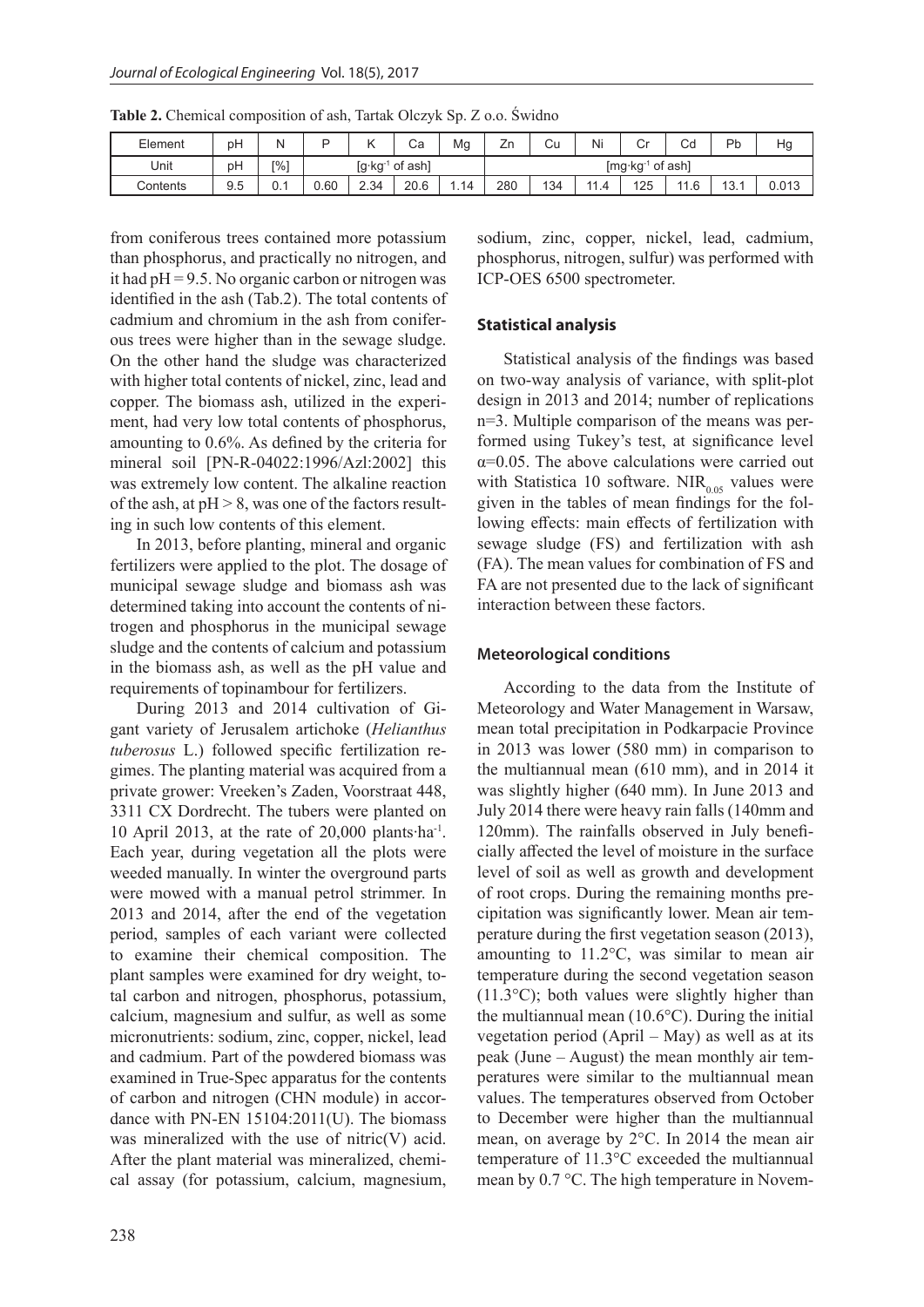ber supported continued vegetation. The weather conditions in December did not pose any significant hazard for the wintering plants. The temperature was favourable for the continued vegetation of the plants. Short-term decrease in air temperature, occurring locally at the ground level, did not result in excessive cooling of the soil. Hydration of the surface soil layers at the start of the vegetation period effectively secured water requirements of the plants. The weather conditions in April were also favourable for agriculture and promoted rapid growth of plants. As a result of cold spell in May, the pace of plant growth and maturation was slower. In June the agrometeorological conditions were varied just like in the coming months (Tab. 3).

## **RESULTS AND DISCUSSION**

## **Contents of macronutrients in biomass of energy plants**

Based on literature review, Table 4 presents mean contents of macronutrients in plants grown for biomass.

The plants listed in Table 4 are found with similar contents of three elements, carbon, hydrogen and oxygen, i.e. those which most profoundly affect calorific value of plants. The elements are the main constituents of such organic compounds as carbohydrates, proteins and fats. Nitrogen is responsible for formation of amino acids, amines, and ultimately – proteins. The contents of other macronutrients in plants are varied, and depend on the generic features of the specific plants, the

developmental phase, soil and weather conditions, as well as agrotechnology. Fertilization has specifically significant effect on the content of these elements in plants [Podkówka 2012].

The findings of the experiment involving fertilization with sewage sludge and biomass ash from coniferous trees showed that the treatment did not bring a significant change in the contents of carbon in overground part of Jerusalem artichoke, Gigant cultivar. The contents of carbon were similar during the two years of the experiment and the mean value amounted to 453,5g  $C \cdot kg^{-1}$  d.w. (Table 5 and 6). This is consistent with data reported by Komorowicz et al. [2009] who identified the value of  $458g \text{ C·kg}^{-1}$  d.w.; on the other hand this is the lowest rate in the group of plants grown for biomass (Table 4 and 5). The highest contents of carbon have been identified in false acacia (*Robinia pseudoacacia* L.) – 508 g·kg-1 d.w. [Stolarski et al. 2013].

The mean contents of nitrogen in Jerusalem artichoke (*Helianthus tuberosus* L*.*) were similar in the consecutive years of the study (Table 5 and 6). It was observed the contents of nitrogen tended to increase in response to fertilization with sewage sludge and to decrease with a growing dosage of fertilization with biomass ash. This may be justified with the fact that sewage sludge is a source of nitrogen, unlike ash which generally does not contain this element. Furthermore, the decrease in nitrogen contents coinciding with higher dosage of ash fertilizer may be linked with the growth of crop. The mean contents of nitrogen in overground part of Jerusalem artichoke, Gigant cultivar, amounted to  $0.28g$  N·kg<sup>-1</sup> d.w. and, just like in the case of carbon, this was the

|            | Years |     |      |     |                                   |     |  |  |  |  |  |
|------------|-------|-----|------|-----|-----------------------------------|-----|--|--|--|--|--|
| Month      | 2013  |     | 2014 |     | Multiannual mean for<br>1971-2000 |     |  |  |  |  |  |
|            | T     | P   | т    | P   |                                   | P   |  |  |  |  |  |
| April      | 8.6   | 50  | 9.2  | 50  | 8                                 | 50  |  |  |  |  |  |
| May        | 13.3  | 90  | 12.4 | 160 | 13                                | 80  |  |  |  |  |  |
| June       | 16.6  | 140 | 15.5 | 60  | 15                                | 110 |  |  |  |  |  |
| July       | 17.9  | 80  | 18.5 | 120 | 18                                | 100 |  |  |  |  |  |
| August     | 17.9  | 20  | 16.3 | 80  | 18                                | 70  |  |  |  |  |  |
| September  | 11.0  | 70  | 13.9 | 60  | 14                                | 70  |  |  |  |  |  |
| October    | 10.1  | 20  | 9.5  | 50  | 9                                 | 50  |  |  |  |  |  |
| November   | 4.8   | 90  | 6.0  | 20  | $\overline{2}$                    | 40  |  |  |  |  |  |
| December   | 1.4   | 20  | 0.5  | 40  | $-1$                              | 40  |  |  |  |  |  |
| April-Dec. | 11.2  | 580 | 11.3 | 640 | 10.6                              | 610 |  |  |  |  |  |

Table 3. Mean monthly air temperature in <sup>o</sup>C (T) and monthly total precipitation in mm (P) during 2013–2014 and multiannual mean for 1971–2000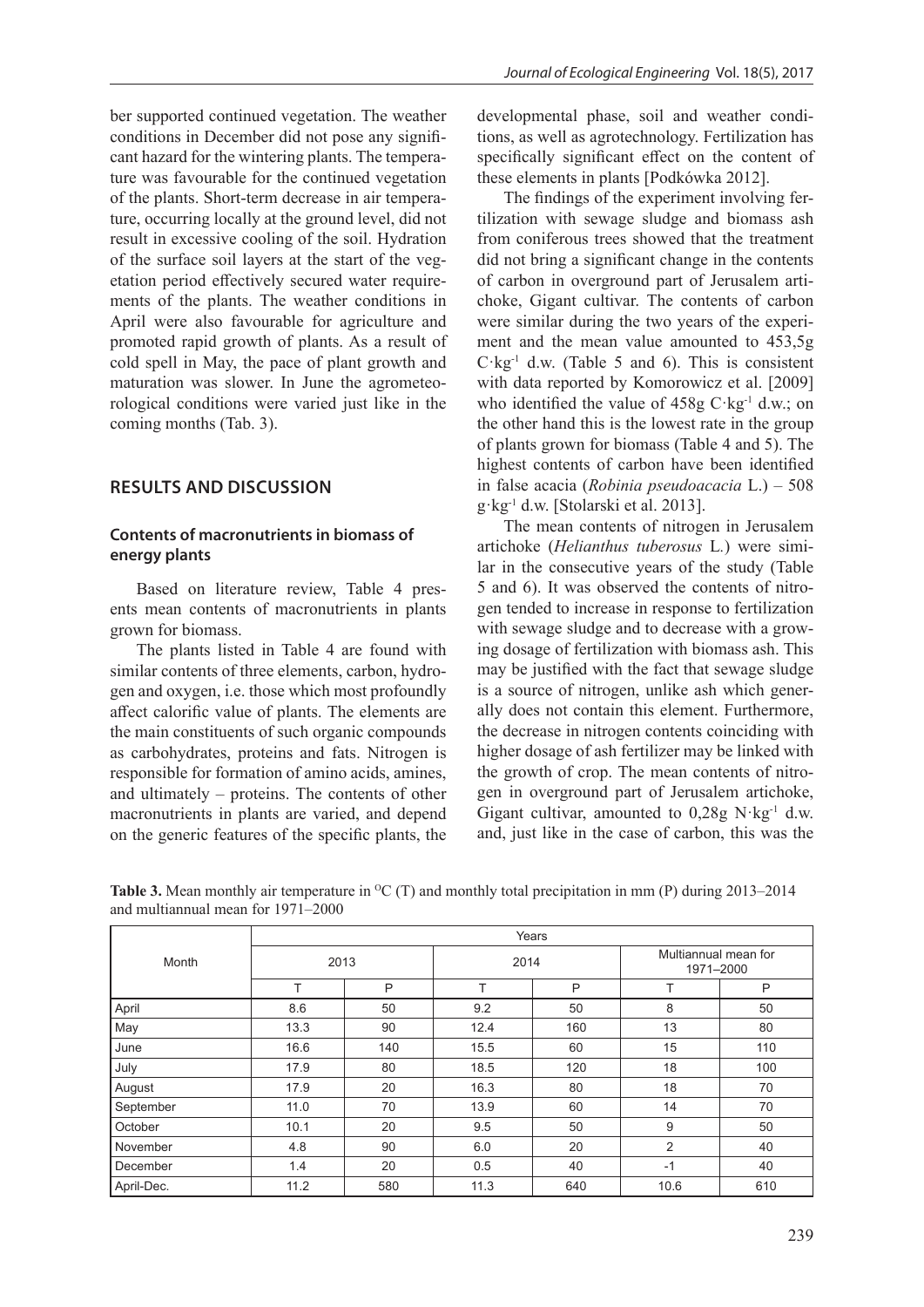| Plant                                            | C   | H    | O   | N    | P    | K    | S    | Ca   | Mg   | References                                     |
|--------------------------------------------------|-----|------|-----|------|------|------|------|------|------|------------------------------------------------|
|                                                  |     |      |     |      |      |      |      |      |      |                                                |
| Willow (Salix L.)                                | 471 | 61.0 | 443 | 5.40 | 0.90 | 2.60 | 0.45 | 6.80 | 0.50 | Hartmann 2014                                  |
| Poplar (Populus L.)                              | 475 | 62.0 | 441 | 4.20 | 1.00 | 3.50 | 0.31 | 5.10 | 0.50 | Hartmann 2014                                  |
| False acacia (Robinia<br>pseudoacacia L.)        | 508 | 62.0 | 421 | 13.0 |      |      | 0.61 |      |      | Stolarski et al. 2013                          |
| Giant miscanthus<br>(Miscanthus x giganteus)     | 475 | 62.0 | 470 | 7.30 | 1.14 | 8.70 | 1.50 | 1.81 | 0.64 | Hartmann 2014<br>Kristensen 2003               |
| Prairie cord grass (Spartina<br>pectinata)       | 488 | 54.3 | 384 | 11.1 | 0.45 | 3.70 | 2.30 | 2.78 | 0.22 | Kowalczyk-Juśko<br>2013<br>Helios 2014         |
| Tall bluestem (Andropogon<br><i>gerardi</i> )    | 455 | 61.0 | 415 | 11.4 | 1.90 | 14.9 | 1.60 | 5.00 | 1.60 | Hartmann 2014                                  |
| Virginia mallow (Sida<br>hermaphrodita L.)       | 473 | 62.5 | 430 | 3.20 | 0.50 | 4.23 | 0.53 | 7.46 | 9.56 | Borkowska and<br>Lipiński 2008                 |
| Cup plant (Silphium<br>perfoliatum L.)           | 472 |      | 430 | 2.47 |      |      | 0.47 |      |      | Slepetys et al. 2012                           |
| Japanese knotweed<br>(Polygonum cuspidatum)      | 468 | 56.9 | 420 | 3.80 |      |      | 0,00 |      |      | Komorowicz et al.<br>2009                      |
| Jerusalem artichoke<br>(Helianthus tuberosus L.) | 458 | 60.8 | 391 | 3.10 | 1.58 | 30.5 | 1.08 | 0.78 | 0.46 | Komorowicz et al.<br>2009<br><b>Skiba 2014</b> |

**Table 4.** Mean contents of macronutrients in plants used for biomass

**Table 5.** Effect of fertilization with biomass ash from coniferous trees (FA) in the contents of macronutrients in overground part of topinambour, Gigant cultivar, [g·kg-1 d.w.]

| Years | Element    |      | $FA[t]$ ha <sup>-1</sup> ] | Mean |       |      |                    |
|-------|------------|------|----------------------------|------|-------|------|--------------------|
|       |            | 0    | 4.28                       | 8.57 | 12.85 |      | NIR $_{0.05}$ for: |
|       | Carbon     | 455  | 446                        | 456  | 457   | 454  | r.n.               |
|       | Nitrogen   | 0.33 | 0.36                       | 0.22 | 0.23  | 0.28 | r.n.               |
|       | Phosphorus | 0.35 | 0.47                       | 0.22 | 0.34  | 0.35 | r.n.               |
| 2013  | Potassium  | 3.50 | 4.58                       | 5.24 | 5.63  | 4.73 | 1.72               |
|       | Sulfur     | 0.42 | 0.38                       | 0.37 | 0.37  | 0.39 | r.n.               |
|       | Calcium    | 7.72 | 6.98                       | 6.56 | 5.98  | 6.81 | r.n.               |
|       | Magnesium  | 1.38 | 1.12                       | 1.13 | 1.26  | 1.22 | r.n.               |

Explanation: r.n.- insignificant differences

lowest value, compared to those reported in other plants grown for biomass (Table 4, 5 i 6). Komorowicz et al. [2009] report the mean quantity of nitrogen in topinambour at the higher level of  $3.10g N·kg<sup>-1</sup> d.w.$ 

Literature review shows significantly varied contents of phosphorus in above ground part of Jerusalem artichoke. For instance, Skiba [2014] reported the value of  $1.58g$  P·kg<sup>-1</sup> d.w., while Sawicka et al. [2015], who examined impact of nitrogen fertilizers, obtained the value of 3.16g  $P \cdot kg^{-1}$  d.w. Other plants grown for biomass were characterized with varied phosphorus contents, ranging from  $0.45$  to  $1.90g \text{ P} \cdot \text{kg}^{-1}$  d.w. (Table 4). The mean contents of phosphorus in the cultivated Jerusalem artichoke in the subsequent years amounted to 0.35 and 0.49g P∙kg-1 d.w. (Table 5 and 6).

Following the experiment whereby soil was supplemented with ash from coniferous trees, there was only an increase in the contents of potassium. The use of ash at the dose of 12.85 t⋅ha<sup>-1</sup> resulted in an increase in potassium contents in the plants, to the level of 5.63  $g$  K  $kg^{-1}$  d.w. during the first year of trials (in 2013) and the trend was continued in the second year (Table 6). According to Jankowska-Huflejt [2014] the threshold value of potassium in animal feed amounts to  $8.3 \text{ g K} \text{ kg}^{-1}$ d.w. Given the above, overground part of Jerusalem artichoke could also be used as a source of fodder. Compared to other energy crops in which potassium contents ranged from 2.60 to  $14.9g K kg<sup>-1</sup> d.w.$  the relevant value in above ground part of Jerusalem artichoke can be recognized as average (Table 4 and 6).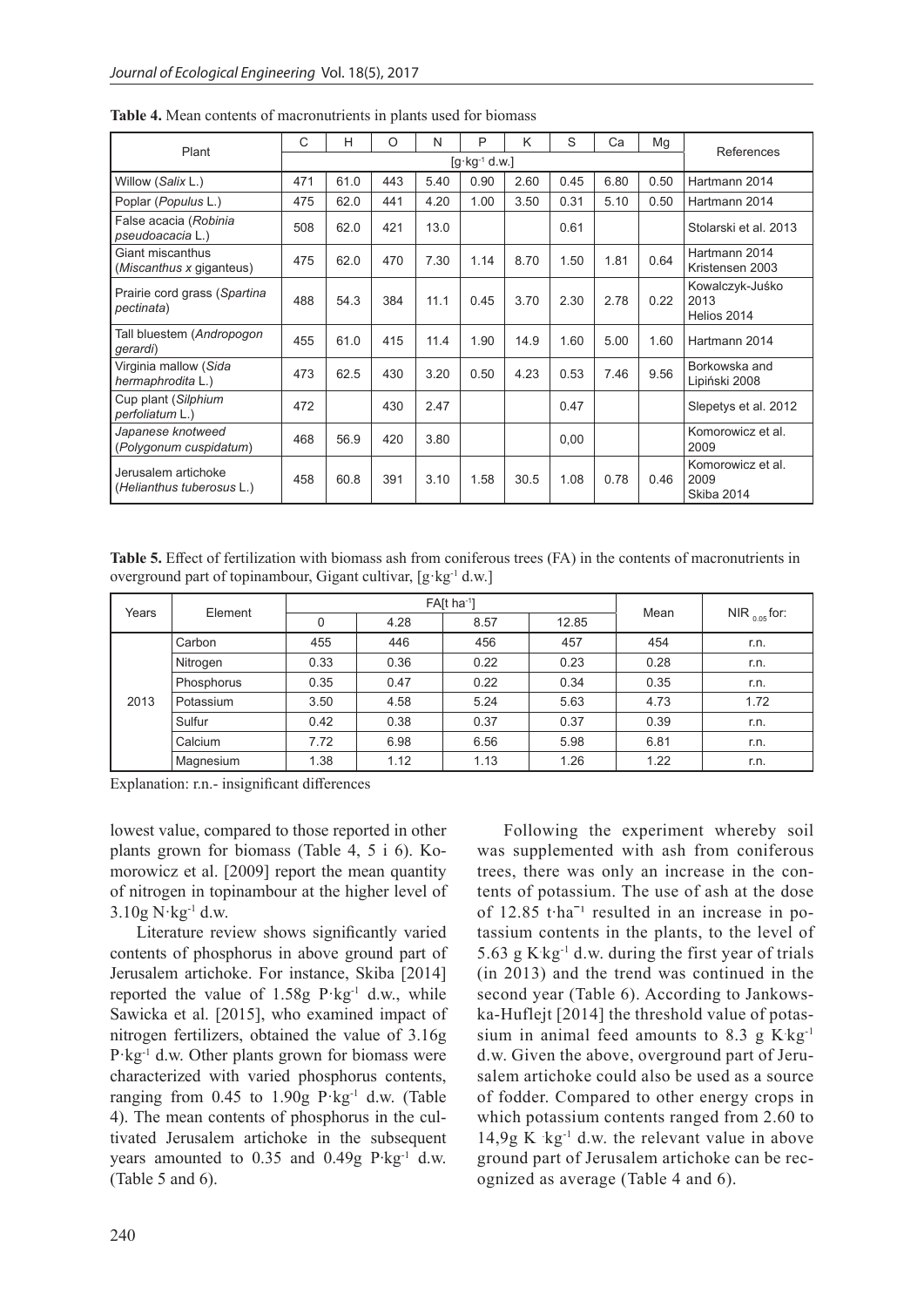|       |            | $FS[t\,ha^{-1}]$ |      | Mean |                    |  |
|-------|------------|------------------|------|------|--------------------|--|
| Years | Element    | 0                | 30.3 |      | NIR $_{0.05}$ for: |  |
|       | Carbon     | 452              | 455  | 454  | r.n.               |  |
|       | Nitrogen   | 0.26             | 0.30 | 0.28 | 0.03               |  |
|       | Phosphorus | 0.34             | 0.35 | 0.35 | r.n.               |  |
| 2013  | Potassium  | 4.93             | 4.53 | 4.73 | r.n.               |  |
|       | Sulfur     | 0.37             | 0.40 | 0.39 | r.n.               |  |
|       | Calcium    | 6.46             | 7.16 | 6.81 | r.n.               |  |
|       | Magnesium  | 1.13             | 1.31 | 1.22 | r.n.               |  |
|       | Carbon     | 452              | 454  | 453  | r.n.               |  |
|       | Nitrogen   | 0.26             | 0.31 | 0.28 | 0.04               |  |
|       | Phosphorus | 0.49             | 0.49 | 0.49 | r.n.               |  |
| 2014  | Potassium  | 4.49             | 4.71 | 4.60 | r.n.               |  |
|       | Sulfur     | 0.41             | 0.39 | 0.40 | r.n.               |  |
|       | Calcium    | 6.98             | 6.02 | 6.50 | r.n.               |  |
|       | Magnesium  | 1.08             | 1.03 | 1.05 | r.n.               |  |

**Table 6.** Effect of fertilization with municipal sewage sludge (FS) in the contents of macronutrients in overground part of topinambour, Gigant cultivar,  $[g \, k g^{-1} \, d.w.]$ 

Explanation: see table 5

Analysis of above ground part of Jerusalem artichoke in terms of sulfur contents shows that the use of ash from coniferous trees, in varied doses, did not produce any effect. The content of sulfur was at the level of  $0.4g S kg<sup>-1</sup> d.w.$  (Table 5 and 6). This is a similar value as that reported in such energy crops as willow and poplar (Table 4).

Total calcium and magnesium did not depend on the applied fertilization with ash from coniferous trees (Table 5 and 6). For comparison, forage crops are found with the contents of calcium in the wide range from 1 to 43 g  $\text{Cax}$  kg<sup>-1</sup> d.w., and the threshold value recognized for the contents of magnesium is at the level of 2.0 g Mg $\times$  kg<sup>-1</sup> d.w. [Kulik 2009]. During the second experimental year, above ground part of Jerusalem artichoke was found with the mean contents of calcium at  $6.50 \text{ g } Ca \text{ kg}^{-1}$  d.w., and magnesium amounting to  $1.05g Mgkg<sup>-1</sup>$  d.w.; neither value exceeded the parameters set forth for forage crops, which broadens the range of potential uses for the plant. The contents of calcium in overground part of Jerusalem artichoke are nearly similar to those in wood of willow (*Salix* L.) (Table 4, 5 and 6). In the case of magnesium, the contents characteristic for above ground part of Jerusalem artichoke, are comparable to those in tall bluestem (*Andropogon gerardi*) (Table 4, 5 and 6).

The use of municipal sewage sludge as a fertilizer did not produce visible changes in the contents of macronutrients (carbon, phosphorus, potassium, sulfur, calcium and magnesium) in overground part of Jerusalem artichoke (*Helian-* *thus tuberosus* L.), Gigant cultivar (Tab.6). As an exception, the contents of nitrogen increased as a result of fertilization with sewage sludge. Compared to other crop plants, overground part of Jerusalem artichoke (*Helianthus tuberosus* L.), Gigant cultivar, was characterized with lower contents of carbon, nitrogen and phosphorus. For comparison, Skiba [2014] presented results of a study investigating mineral composition of above ground part of topinambour and reported the highest content of potassium  $(30.54g Kkg<sup>-1</sup>)$ ; the remaining macroelements were identified as follows: nitrogen  $(17.04g \text{ Nkg}^{-1})$  > calcium  $(1.58g)$  $Ca\,kg^{-1})$  > magnesium (2.39g Mg $\,kg^{-1})$  > phosphorus (1.58g Pkg<sup>-1</sup>) > sulfur (1.20g S<sup>kg-1</sup>).

## **Contents of micronutrients**

Findings related to the composition of microelements in dry mass of various plants grown for biomass are presented in Table 7.

The mean contents of zinc in overground part of Jerusalem artichoke were at the level of 32.3 and  $31.8$ mg  $Z$ n $\times$  kg<sup>-1</sup> d.w., respectively. Jeroch et al. [1993] reported that heavily fertilized pasture grasses contained 30 mg  $Zn \times kg^{-1}$  d.w., so topinambour can also be treated as forage material. A comparison of zinc contents shows that wood of willow and poplar contains more of this element than biomass obtained from overground parts of topinambour (Table 7, 8 and 9).

In the case of copper and nickel the use of the relevant fertilizers did not result in a change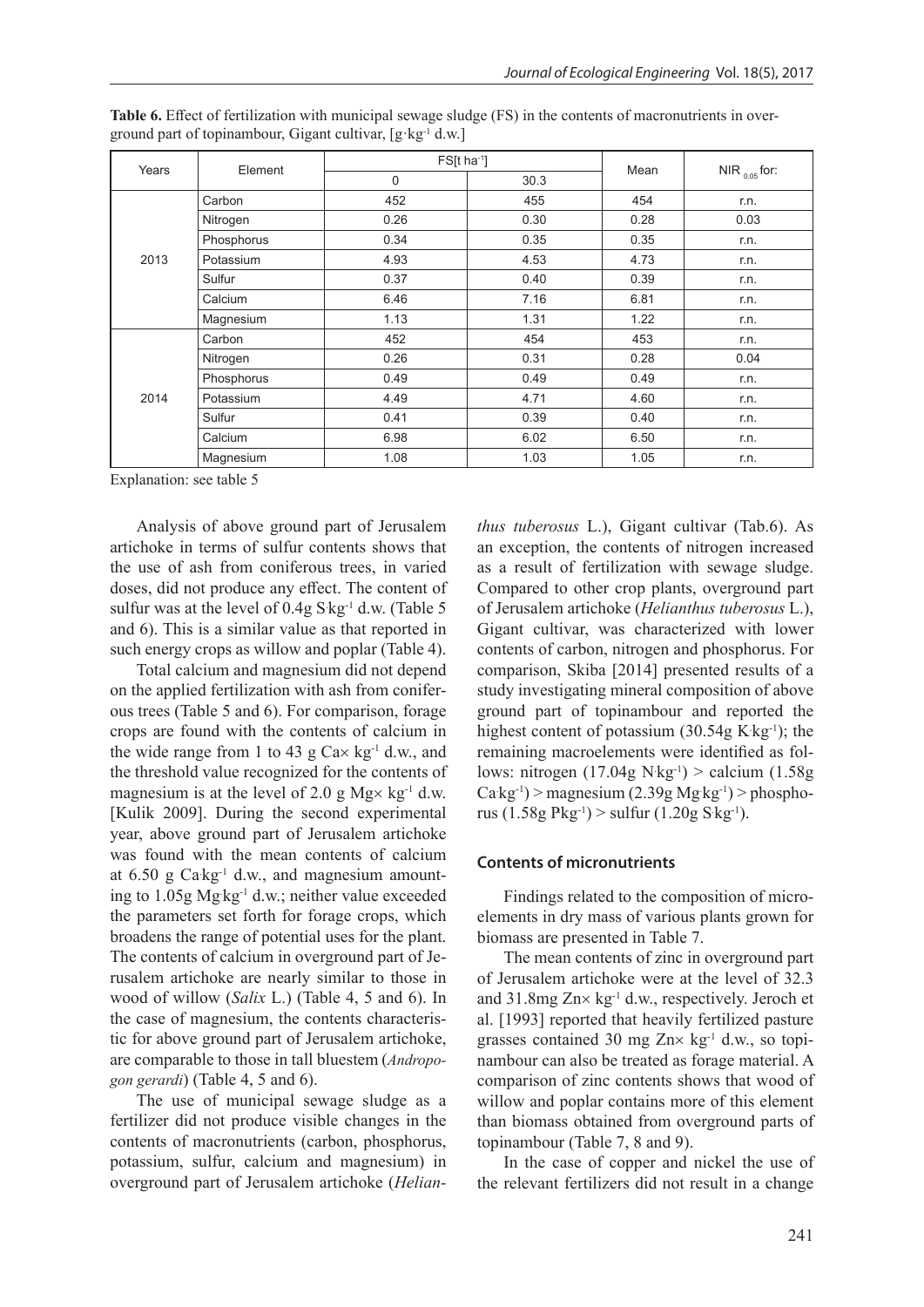| Plant                                                      | Zn    | Cu   | Ni                | <b>Pb</b> | Cd            | References                        |
|------------------------------------------------------------|-------|------|-------------------|-----------|---------------|-----------------------------------|
|                                                            |       |      |                   |           |               |                                   |
| willow (Salix L.)                                          | 67.7  | 3.22 | 0.26              | 0.10      | 0.61          | Wandrasz and<br>Wandrasz 2006     |
| poplar (Populus L.)                                        | 43.5  | 3.52 | 0.27              | 0.11      | 0.31          | Wandrasz and<br>Wandrasz 2006     |
| giant miscanthus (Miscanthus x<br>qiqanteus)               | 24.0  | 2.18 | $1.5 - 3.5$       | $0.6 - 2$ | $0.02 - 0.25$ | Kotecki 2010<br>Kozak et al. 2006 |
| prairie cord grass (Spartina<br>pectinata)                 | 32.9  | 2.39 | 1.41              | 3.84      | 0.26          | Helios 2014                       |
| Virginia mallow (Sida hermaphrodita<br>$\lfloor . \rfloor$ | 12.4  | 3.13 | 1.86              | 0.48      | 0.42          | Borkowska and Lipiński<br>2008:   |
| Threshold values for wood pellets<br>and briquettes        | < 100 | < 5  | not<br>determined | < 10      | < 0.5         | DIN 51731 1996-10                 |

**Table 7.** Mean contents of micronutriets in plants used for biomass and threshold values for wood pellets and briquettes

in the contents of these microelements in overground part of Jerusalem artichoke. Copper was found in the plants at the level of  $3mg$  Cu $\times$  kg<sup>-1</sup> d.w., which in accordance with data reported by Kabata-Pendias [2011] is similar to the bottom level of the contents identified for instance in potatoes. The discussed plants, including Jerusalem artichoke, were characterized with similar levels of copper contents (Table 7 and 9).

The identified mean contents of nickel in above ground part of Jerusalem artichoke amounted to 0.91 and 0.48 mg  $Nix \, kg^{-1}$  d.w., which is more than in willow and poplar used as biomass. Applicable standards do not specify threshold values for nickel contained in wood pellets and briquettes [DIN 51731 1996–10].

Lead is easily absorbed by plants, and it accumulates in their tissues. The mean contents of lead in overground part of Jerusalem artichoke were at the level of 0.32 and 0.21 mg Pb·kg-1 d.w. Ash fertilization did not have a definitive impact on lead content in the aerial biomass of Jerusalem artichoke over the period covered by the study (Table 8). Lead content in plants indicated a declining tendency during the first year of the experimentation. During the second year, after sewage sludge was applied as fertilizer, the level of lead concentration in overground part of Jerusalem artichoke was statistically proven (Table 9). According to the data reported in the literature, energy crops vary in terms of lead content; overground part of topinambour was found with similar content to that in virginia mallow (*Sida hermaphrodita*  L.) (Table 8, 9).

Cadmium is not needed for biological processes. The findings of an assay for cadmium content in overground part of Jerusalem artichoke and relevant statistical calculations did not show differences in the contents of this element as a result of fertilization with ash. During the first experimental year, a higher quantity of cadmium, at the level of 0.45 mg  $Cdx$  kg<sup>-1</sup> d.w., was observed in plants growing in the plots fertilized with sewage sludge.

Lead and cadmium contents in overground part of topinambour did not exceed threshold values specified in Commission Regulation (EU) No. 1275/2013 regarding maximum levels of cadmium and lead in animal feed, which suggests the plant may be useful for nutritional purposes [Commission Regulation (EU) No 1275/2013 7.12.2013 L 328/86].

The contents of metals (zinc, copper, lead and cadmium) in overground part of Jerusalem artichoke did not exceed threshold values defined for wood pellets and briquettes by the standards set forth by Deutsches Institut für Normung [DIN 51731 1996–10].

## **CONCLUSIONS**

1. The use of municipal sewage sludge as a fertilizer did not produce visible changes in the contents of macronutrients (carbon, phosphorus, potassium, sulfur, calcium and magnesium) in overground part of Jerusalem artichoke (*Helianthus tuberosus* L.), Gigant cultivar. As an exception, the contents of nitrogen increased as a result of fertilization with sewage sludge.The highest level of wood ash fertilization (12.85 t∙ha-1) on the other hand resulted in increased or upward trend of potassium content in the biomass of Jerusalem artichoke.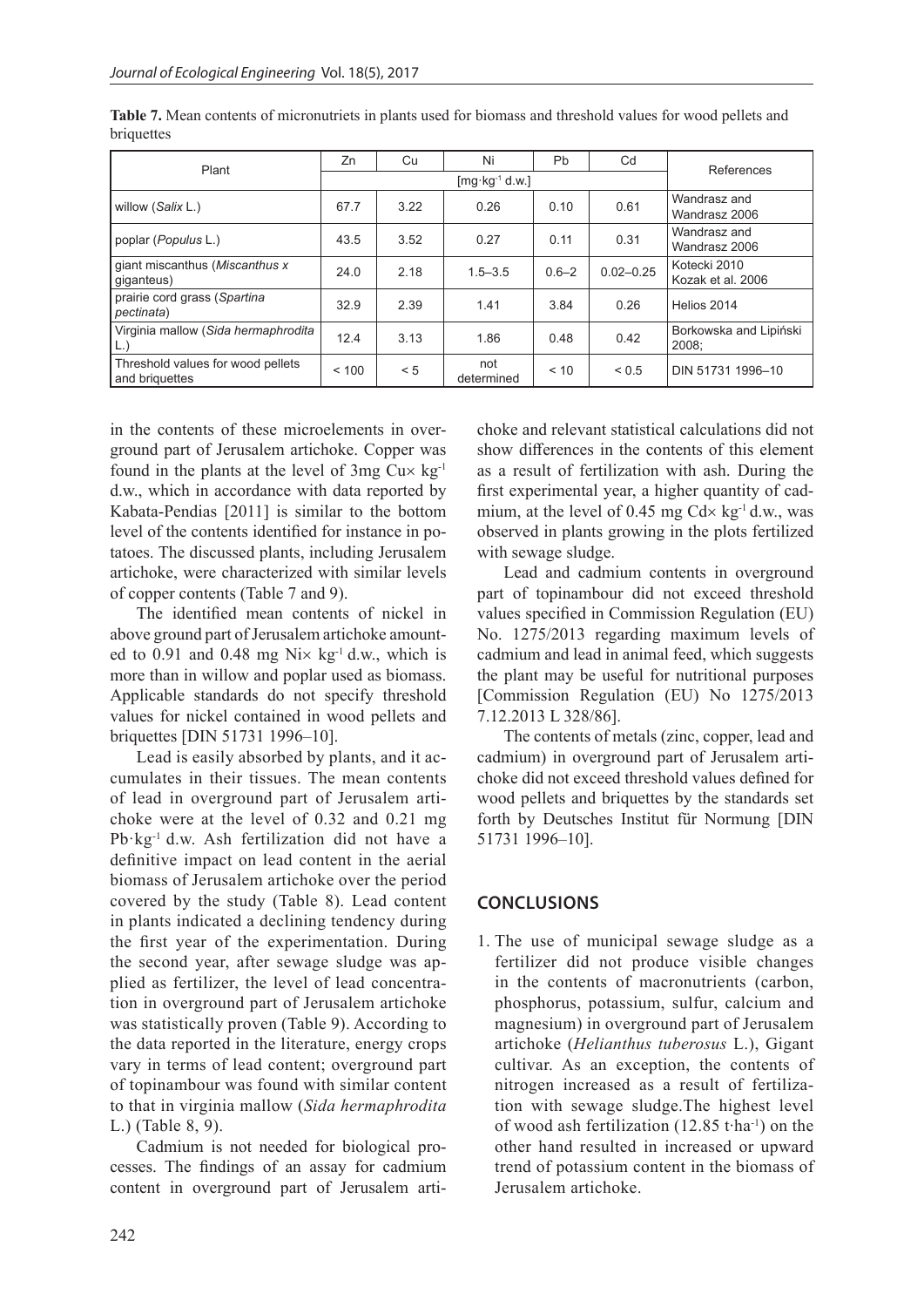| Years | Element       |      | FA[t ha-1] |      | Mean  | NIR $_{0.05}$ for: |      |  |
|-------|---------------|------|------------|------|-------|--------------------|------|--|
|       |               | 0    | 4.28       | 8.57 | 12.85 |                    |      |  |
|       | Zinc          | 31.4 | 31.6       | 34.3 | 31.9  | 32.3               | r.n. |  |
|       | Copper        | 3.65 | 3.06       | 2.74 | 3.02  | 3.12               | r.n. |  |
| 2013  | <b>Nickel</b> | 0.89 | 0.89       | 1.05 | 0.79  | 0.91               | r.n. |  |
|       | Lead          | 0.42 | 0.31       | 0.24 | 0.29  | 0.32               | r.n. |  |
|       | Cadmium       | 0.39 | 0.34       | 0.45 | 0.40  | 0.39               | r.n. |  |
|       | Zinc          | 33.8 | 31.2       | 31.8 | 30.6  | 31.8               | r.n. |  |
|       | Copper        | 2.35 | 2.86       | 2.38 | 2.41  | 2.50               | r.n. |  |
| 2014  | Nickel        | 0.42 | 0.63       | 0.54 | 0.34  | 0.48               | r.n. |  |
|       | Lead          | 0.17 | 0.14       | 0.29 | 0.26  | 0.21               | r.n. |  |
|       | Cadmium       | 0.37 | 0.33       | 0.42 | 0.39  | 0.38               | r.n. |  |

**Table 8**. Effect of fertilization with biomass ash from coniferous trees (FA) in the contents of micronutrients in overground part of Jerusalem artichoke, Gigant cultivar, [mg·kg-1 d.w.]

Explanation: see table 5

**Table 9.** Effect of fertilization with municipal sewage sludge (FS) in the contents of micronutrients in overground part of Jerusalem artichoke, Gigant cultivar, [mg·kg-1 d.w.]

|       |               | $FS[t\,ha^{-1}]$ |      |      | NIR $_{0.05}$ for: |  |
|-------|---------------|------------------|------|------|--------------------|--|
| Years | Element       | 0                | 30.3 | Mean |                    |  |
|       | Zinc          | 30.1             | 34.5 | 32.3 | r.n.               |  |
|       | Copper        | 2.79             | 3.45 | 3.12 | r.n.               |  |
| 2013  | Nickel        | 0.82             | 0.99 | 0.91 | r.n.               |  |
|       | Lead          | 0.36             | 0.28 | 0.32 | r.n.               |  |
|       | Cadmium       | 0.34             | 0.45 | 0.39 | 0.02               |  |
|       | Zinc          | 33.8             | 29.8 | 31.8 | r.n.               |  |
|       | Copper        | 2.62             | 2.38 | 2.50 | r.n.               |  |
| 2014  | <b>Nickel</b> | 0.53             | 0.43 | 0.48 | r.n.               |  |
|       | Lead          | 0.19             | 0.24 | 0.21 | 0.01               |  |
|       | Cadmium       | 0.37             | 0.38 | 0.38 | r.n.               |  |

Explanation: see table 5

- 2. Experimentally cultivated Jerusalem artichoke (*Helianthus tuberosus* L.), Gigant variety, was found with lower contents of carbon, nitrogen and phosphorus, when compared to other plants grown for biomass.
- 3. The two year experiment did not indicate any significant effect of the factors (FS and FA) analysed on changes in micronutrients content (Zn, Cu, Ni) in the aerial parts of the Gigant variety of Jerusalem artichoke (Helianthus tuberosus L.). The use of municipal sewage sludge (FS) led to cadmium increases within the first year of research as well as lead content in the second year. Wood ash fertilization (FA) did not indicate any impact on cadmium and lead content in the green biomass of Jerusalem artichoke. The content of these elements did not, however, exceed the limits provided in the European Commission Regulation (UE) NR 1275/2013 concerning maximum levels of cadmium and lead in animal feeds.
- 4. The contents of some metals (zinc, copper, lead and cadmium) in the aerial parts of Jerusalem artichoke did not exceed the value limits for wood pellets and briquettes provided in applicable standards of the Deutsches Institut für Normung [DIN 51731 1996–10]. It thus means that this plant materials that comply with safety standards are suitable for energy uses.
- 5. The field experimentation has demonstrated that both components namely, ash obtained from wood biomass and municipal sewage sludge that comply with legislative requirements such as Regulation of the Minister of Environment of 13 July 2010 on municipal sewage sludge [Journal of Laws 2010 No. 137 item 924] and Regulation of the Minister of Agriculture and Rural Development on the implementation of certain provisions of the act on fertilizers and fertilizing [Journal of Laws 2008 No. 119 item 765], constitute a valuable fertilizing substance if returned to the soil in ac-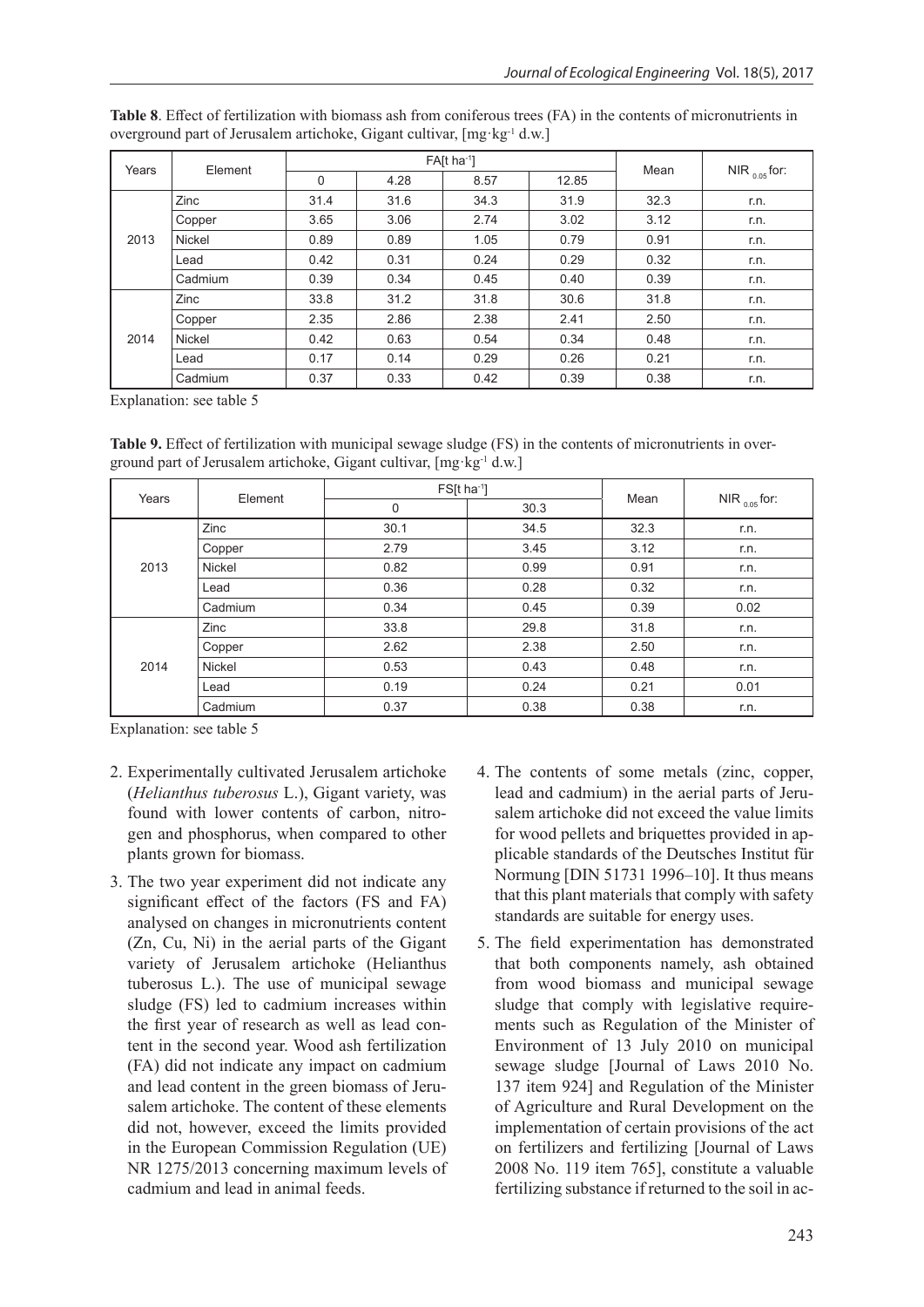cordance with the ideals of sustainable development. It ensures adequate growth conditions for the Gigant variety of Jerusalem artichoke (*Helianthus tuberosus* L.) thus completing the all-embracing circulation cycle of elements in the local ecosystem.

6. The comprehensive activities involving the cultivation of Jerusalem artichoke (Helianthus tuberosus L.) for energy purposes, using municipal sludge and ash from wood biomass as fertilizers could serve as tools for retardation of negative environmental transformation by reducing the amount of  $CO<sub>2</sub>$  emitted in the environment, recycling of waste materials as well as limiting the exploitation of non-renewable resources.

## **REFERENCES**

- 1. Börjesson P. 1996. Energy analysis of biomass production and transportation, Biomass and Bioenergy, 11(4), 305–318.
- 2. Borkowska H., Lipiński W. 2008. Comparison of content of selected elements in biomass of Sida hermaphrodita grown under various soil conditions, Acta Agrophysica, 11(3), 589–595.
- 3. Budzyński W., Bielski S. 2004. Energy resources of agricultural origin Part II. Biomass as a solid fuel (review), Acta Science Polish, Agricultura 3(2), 15–26.
- 4. Chabbert N., Guiraud J.P., Arnoux M., Galzy P.1985. Productivity and fermentability of different Jerusalem artichoke (Helianthus tuberosus) cultivars. Biomass 6, 271–284.
- 5. Commission Regulation (EU) No 1275/2013 of 6 December 2013 amending Annex I to Directive 2002/32/EC of the European Parliament and of the Council as regards maximum levels for arsenic, cadmium, lead, nitrites, volatile mustard oil and harmful botanical impurities.
- 6. Conde J.R., Tonatio J.L., Rodriguez-Maribona B., Lansac R., Ayerbe L. 1991. Tuber yield of Jerusalem artichoke (Helianthus tuberosus L.) in relation to water stress, Biomass and Bioenergy, 1(3), 137–142.
- 7. Curt M.D., Aguado P., Sanz M., Sánchez G, Fernández J. 2006. Clone precocity and the use of Helianthus tuberosus L. stems for bioethanol, Industrial Crops and Products 24, 314––320.
- 8. DIN 51731. 1996–10. Prüfung fester Brennstoffe – Preßlinge aus naturbelassenem Holz – Anforderungen und Prüfung. CERTCO Deutsches Institut für Normung (DIN).
- 9. Hartmann H., Produktion, Bereitstellung und Eigenschaften biogener Festbrennstoffe.2014 W: Leitfaden Feste Biobrennstoffe Planung, Betrieb und Wirtschaftlichkeit von Bioenergieanlagen im mittleren und grosen Leistungsbereich. 89(4) 17–53.
- 10. Helios W., Kozak M., Malarz W., Kotecki A. 2014. Effect of sewage sludge application on the growth, yield and chemical composition of prairie cordgrass (Spartina pectinata Link.), Journal of Elementology. DOI: 10.5601/jelem.2014.19.3.725, 1021–1036.
- 11. Jankowska-Huflejt H. 2014. Nutritive value and the content of macroelements in fodder and in soil from organic grasslands. Journal of Research and Applications in Agricultural Engineering. 51(3), 91–97.
- 12.Jeroch H., Flachowsky G., Weissbach F.1993. Futtermittelkunde. Fischer Verlag Jena, Stuttgart, 1–510.
- 13.Journal of Laws 2008 No. 119 item 765 Regulation of the Minister of Agriculture and Rural Development on the implementation of certain provisions of the act on fertilizers and fertilizing.
- 14.Journal of Laws 2010 No. 137 item 924 Regulation of the Minister of Environment of 13 July 2010 on municipal sewage sludge.
- 15. Kabata-Pendias A. 2011. Trace elements in soil and plants. CRC Press, Taylor&Francis (ed), 4, 1–550.
- 16. Komorowicz M., Wróblewska H., Pawłowski J. 2009. Chemical composition and energetic properties of biomass from selected renewable resources, Ochrona Środowiska i Zasobów Naturalnych. 40, 402–410.
- 17. Kostecka J. 2010. Retardacja przekształcania zasobów przyrody jako element zrównoważonego rozwoju. [w:] Kostecka J. (red.), Retardacja materialnego przekształcania zasobów przyrodniczych. Osiągnięcia, problemy, perspektywy. Biuletyn KPZK PAN. 242, 27–49.
- 18. Kostecka J. 2013. Self evaluation on the way to retardation of pace of life and resources transformation. Problems of Sustainable Development. 8(2), 93–102.
- 19. Kotecki A. 2010. Uprawa miskanta olbrzymiego. Energetyczne i poza energetyczne możliwości wykorzystania słomy. Wyd. Uniwersytetu Przyrodniczego we Wrocławiu, 1–186.
- 20. Kowalczyk-Juśko A. 2013. Biometryczne i energetyczne parametry spartiny preriowej (*Spartina pectinata Link*.) w trzech pierwszych latach wegetacji. In: Roblemy Inżynierii Rolniczej (IV–VI), 69–77.
- 21. Kozak M., Kotecki A., Dobrzański Z. 2006. The Miscanthus giganteus response to chemical contamination of soil. In: Górecki H. (red.) Chemistry